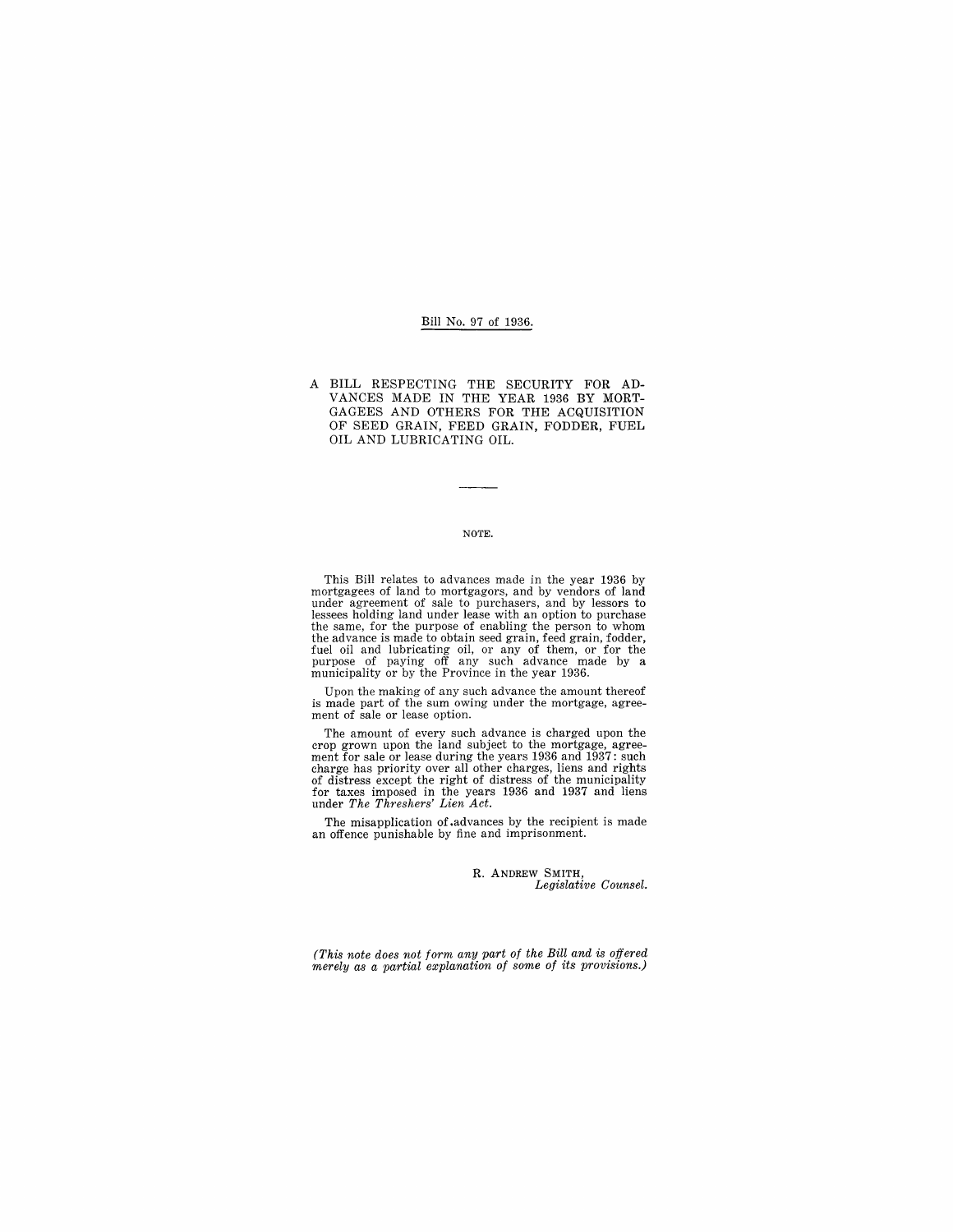# **BILL**

### No. 97 of 1936.

An Act respecting the Security for Advances made in the Year 1936 by Mortgagees and Others for the Acquisition of Seed Grain, Feed Grain, Fodder, Fuel Oil and Lubricating Oil.

#### *(Assented to* , 1936.)

**HIS** MAJESTY, by and with the advice and consent of the Legislative Assembly of the Province of Alberta, enacts as follows:

**1.** This Act may be cited as *"The Seed Grain and Other Advances Security Act, 1936."* 

**2.** This Act shall apply to any advance or advances made in the year 1936, either before or after the passing of this Act,-

- (a) by a mortgagee to the registered owner of the mortgaged land or a purchaser thereof under an agreement of sale in possession thereof;
- (b) by the registered owner of land to a person who has entered into a contract for the purchase of the land; and
- $(c)$  by the registered owner of land to a lessee of the land under a lease which entitled the lessee in certain events to become the purchaser of the land,-

for the purpose of enabling the person to whom such advance or advances is or are made to acquire any or all of the following, namely, seed grain, feed grain, fodder, fuel oil and lubricating oil for use in connection with the farm-ing operations carried on by the recipient of the advance upon land comprised in the mortgage, contract or lease, as the case may be, or for the purpose of paying off any such advance already made by a municipality or by the Province of Alberta in the year 1936.

**3.** Upon the making of any advance to which this Act applies,-

- (a) in case the advance is made by a mortgagee to the registered owner, the amount of the advance shall, upon the making of the advance, be added to and form part of the principal sum secured by the mortgage and shall have the same priority as the other moneys so secured;
- (b) in case the registered owner of land which is subject to a mortgage has sold that land to a purchaser under an agreement of sale who or whose assignee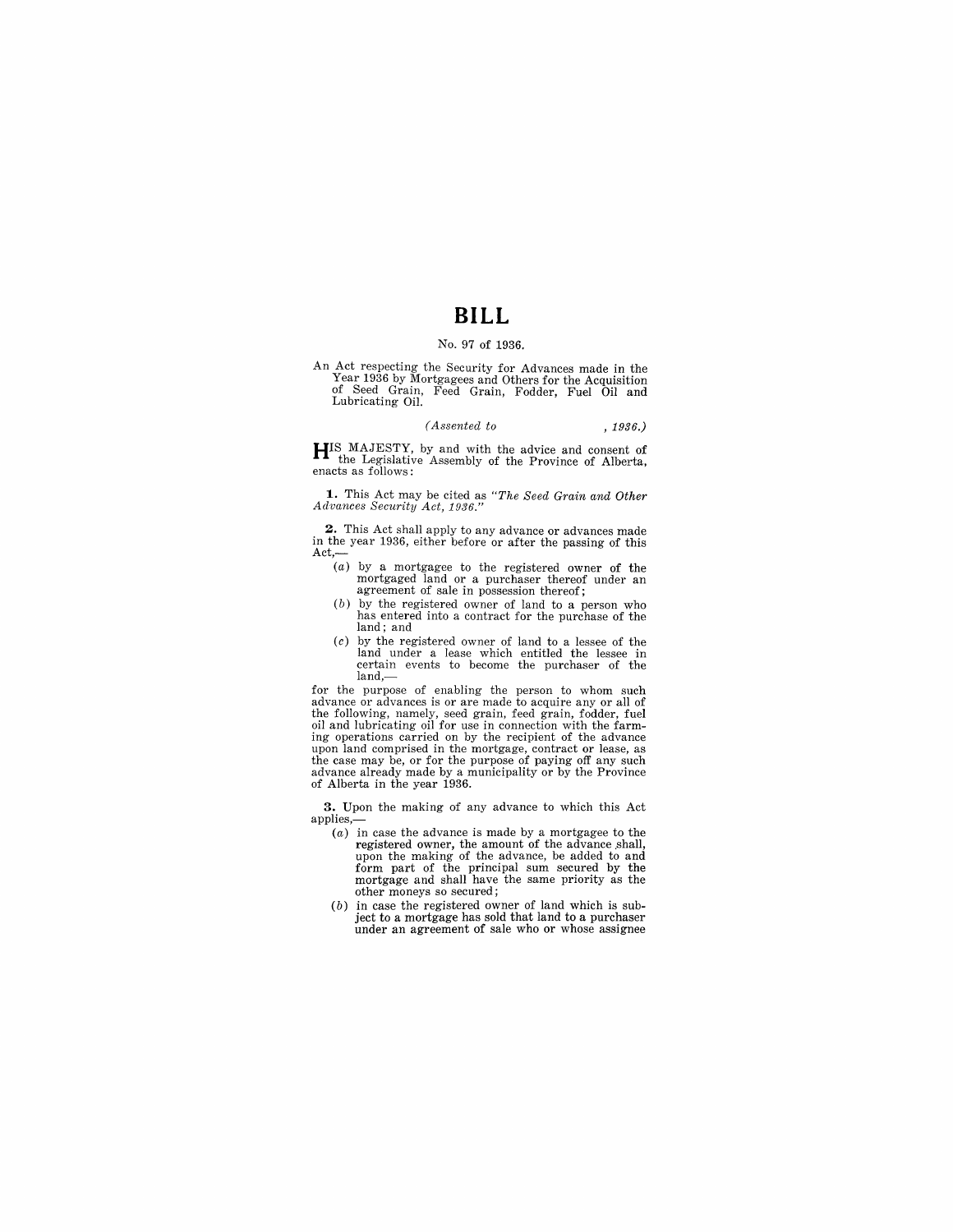is in possession of that land and the mortgagee makes an advance to such purchaser or his assignee, the amount of the advance shall, upon the making of the advance, be added to and form part of the principal sum secured by the mortgage, and shall secured; but no covenants shall be implied on the part of the registered owner or of any prior registered owner to pay the amount of the advance or any interest thereon;

- $(c)$  in case the advance is made by the registered owner in case the advance is made by the registered owner of land to a purchaser thereof under an agreement of sale, the amount of the advance shall, upon the making of the advance, be added to and form part of the purchase price of the land; and shall have the same priority as the original purchase money; and
- (d) in case the advance is made by the registered owner of land to a person who is a lessee under a lease which entitles the lessee in certain events to become the purchaser of the land, the amount so advanced shall, upon the making of the advance, be added to and form part of the sum payable under the lease as the purchase price of the land.

**4.** Notwithstanding any of the provisions of *The Land Titles Act,* the security provided by this Act in respect of any advances made pursuant to this Act shall be good, 'valid and effectual without any registration of any kind in any Land Titles Office.

**5.** Every advance to which this Act applies shall become due and payable, in case the land which is subject to the mortgage, agreement or lease is situated in that part of the Province which lies to the south of the northern boundary of Township 35, on the first day of September, 1936, and in case such land is situated elsewhere, shall become due and payable on the first day of November, 1936, or in either case upon the first day on which the owner commences in that year to cut any crop grown on such land, whichever date is the earlier.

 $-(1)$  In addition to all other rights conferred by this Act in respect of any advance to which this Act applies,<br>notwithstanding any provision of The Bills of Sale Act or notwithstanding any provision of *The Bills of Sale Act* or of any other Act, every mortgagee and every registered owner who makes an advance shall have a charge upon all crops grown upon the land subject to the mortgage, agreement for sale or lease, as the case may be, in the year 1936 and in the year 1937, which charge shall have priority over all liens, charges and rights of distress except the right of distress of a municipality for taxes imposed in the year 1936 and the year 1937 and any lien upon the crop so charged under *The Threshers' Lien Act.* 

(2) For the purpose of enforcing the charge created by this section, the person entitled to the benefit thereof shall,

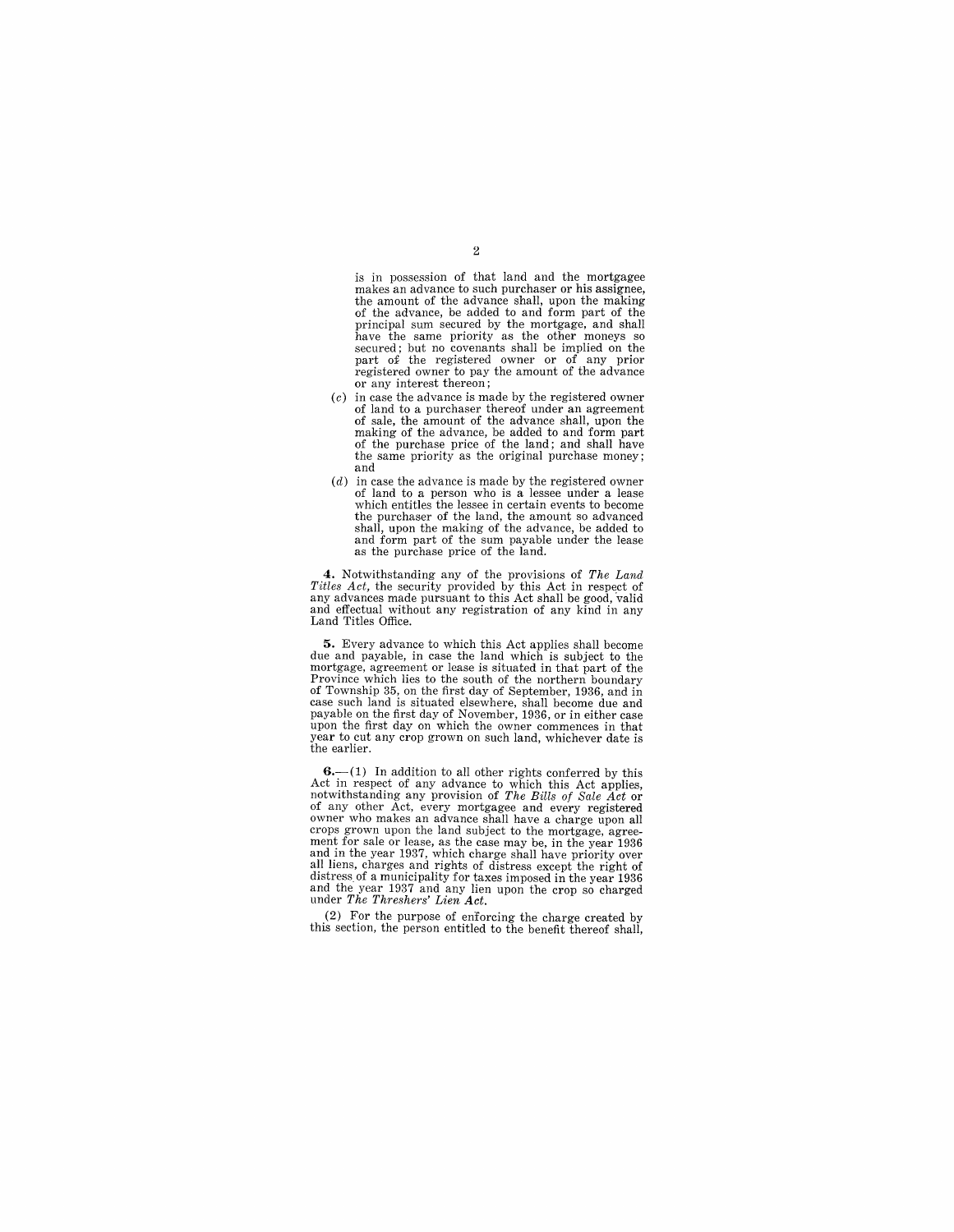notwithstanding any provisions of *The Debt Adjustment*<br>*Act, 1933*, or of any other Act, be entitled to seize and sell<br>so much of the crop subject to the charge as may be<br>sufficient to realize the amount owing on account

**7.** The rights and remedies given to a mortgagee, vendor or lessor, under the provisions of this Act shall be additional to and shall in no way prejudice any other rights which he may possess, either at common law or by s

**S.** Any person who borrows money or is provided with<br>seed grain, feed grain, fodder, fuel oil or lubricating oil<br>under the provisions of this Act and uses such money or<br>seed grain, feed grain, fodder, fuel oil or lubricat

**9.** The provisions of *The Dower Act* shall not apply to any advances to which this Act applies.

**10.** This Act shall come into force on the day upon which it is assented to.